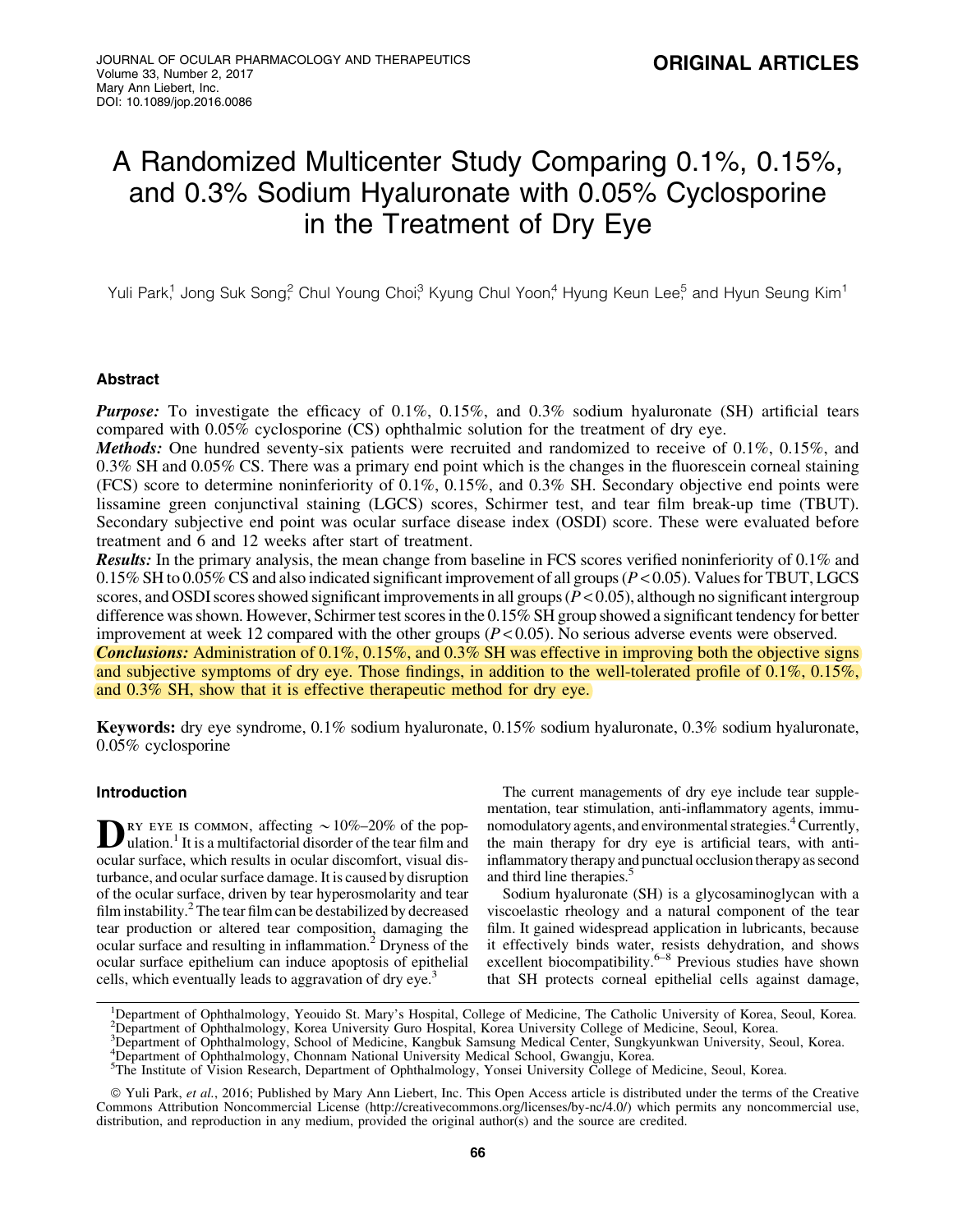#### EFFICACY OF SODIUM HYALURONATE 67

stimulates epithelial migration, and improves the optical quality of the retinal image. $6,9$ 

Previous studies reported about the effectiveness of ocular lubricants in protecting cornea from dehydration in a porcine dry eye model,<sup>10</sup> the tear film instability in a rabbit model.<sup>11</sup> Previous clinical studies also showed that both SH and carboxymethylcellulose (CMC) improve the ocular surface, stabilize precorneal tear film, and ameliorate the intensity of dry eye symptoms.<sup>12,13</sup>

Topical 0.05% cyclosporine (CS) has an antiinflammatory and immunomodulatory mode of action and it is an effective treatment for dry eye disorder.<sup>14</sup> It showed significant improvement in corneal and conjunctival staining scores.<sup>14</sup>

However, to the best of our knowledge, there is no report that compares the efficacy of SH and CS in dry eye syndrome. The present study was designed to evaluate the efficacy and safety of 0.1%, 0.15%, and 0.3% SH compared with 0.05% CS in patients with dry eye. We selected 0.1%, 0.15%, and 0.3% concentrations of SH because they are commercially available and commonly used for the treatment of dry eye.

# Methods

The study was conducted in accordance with the ethical principles set forth in the Declaration of Helsinki and the Good Clinical Practice Guidelines. The study protocol and informed consent were reviewed and approved by the institutional review board (IRB) before initiation (IRB#SC 14MSMV0028). Written informed consent was obtained from each patient before the start of the study, and power analysis was performed to justify the number of patients enrolled in the study. The study was conducted at multiple clinical sites. The name of the trial registry is CRIS (http:// cris.nih.go.kr), WHO ICTRP (International Clinical Trials Registry Platform (www.who.int/ictrp), and the registration number of the trial is KCT0001796.

## Study design

This is a prospective, randomized, multicenter activecontrolled trial conducted in 3 phases: screening, evaluation, and follow-up. As much as possible, the study was conducted under masked conditions for the investigators; the perfect masked conditions could not be accomplished because the instillation frequency and chemical properties differ between SH and CS ophthalmic solution.

Eligible patients were allocated randomly to receive 0.1% hyaluronic acid (SH) eye drop or 0.15% hyaluronic acid (SH) eye drop or 0.3% hyaluronic acid (SH) eye drop or 0.05% cyclosporine (CS) eye drop. Central randomization was adopted for assigning patients to each group using a dynamic allocation of stratified centers.<sup>15</sup>

Patients in SH group received 0.1% hyaluronic acid ophthalmic suspension (Hyalein ophthalmic solution  $0.1\overline{\hbar}^{\circledR}$ ; Taejoon, Seoul, Korea) or 0.15% hyaluronic acid ophthalmic suspension (New Hyaluni ophthalmic solution 0.15%; Taejoon, Seoul, Korea) or 0.3% hyaluronic acid ophthalmic suspension (Hyaluni ophthalmic solution 0.3%<sup>®</sup>; Taejoon, Seoul, Korea), 1 drop in each eye 5–6 times daily. Patients in CS group received 0.05% cyclosporine ophthalmic solution (RESTASIS<sup>®</sup>; Allergan, Inc., California), 1 drop in each eye

twice daily. For both groups, the total treatment period was 12 weeks, and examinations were conducted at week 6 and 12 after the start of treatment.

# Study population

Eligible patients were 19 years of age or older who had been diagnosed as dry eye syndrome within 3 months and had dry eye-related symptoms that were present for more than 3 months before the screening examination. Other inclusion criteria were as follows: (1) tear film break-up time (TBUT) value of 5 s or less, (2) fluorescein corneal staining (FCS) score of 4 or more by NEI scale, and (3) Schirmer I test value at 5 min of 10 mm or less. These criteria needed to be met at both the screening and baseline examinations.

Exclusion criteria included (1) anterior ocular disease (such as neurotrophic keratitis or keratoconus), (2) continued use of eye drops, (3) patients who had a punctal plug or had it removed within 1 month before the screening examination, and (4) patients who underwent an operation to the ocular surface or intraocular surgery within 2 months before the screening period.

The following drugs or therapies were prohibited from the screening examination to the end of study treatment: steroids; immunosuppressants; antihistamines; any prescription or over-the-counter ophthalmic drugs; contact lenses; and ocular surgery or any other treatment affecting the dynamics of tear fluid, including its nasolacrimal drainage process.

#### Randomization

Patients were divided and assigned to 4 groups based on simple randomization. Group 1 was treated with 0.1% SH eye drops for 12 weeks. Group 2 was treated with 0.15% SH eye drops for 12 weeks. Group 3 was treated with 0.3% SH eye drops for 12 weeks. Group 4 was treated with 0.05% CS eye drops for 12 weeks.

At the beginning of the treatment period, the subjects were randomized corresponding to allocation codes generated for SH and CS using the permuted block method. Participants were randomized sequentially at each site.

# Assessment of outcome measures

*Efficacy assessments.* Efficacy was evaluated primarily with an objective measure and secondarily with objective and subjective measures. There was one primary objective end point which is FCS score at week 12 (last observation). Secondary objective end points were TBUT, lissamine green conjunctival staining (LGCS) score, meibomian gland dysfunction (MGD) index, and Schirmer's test value. Secondary subjective end point was ocular surface disease index (OSDI) questionnaire for the grading of the symptom score.<sup>16</sup> The sum of the scores was used in the analysis. All of these parameters were assessed at baseline, week 6, week 12, or at treatment discontinuation.

For FCS scores,  $5 \mu L$  of 2% fluorescein solution was instilled in the conjunctival sac as the patient blinked normally. Corneal staining was examined under standard illumination using a slit-lamp microscope with a cobalt blue filter. According to the National Eye Institute/Industry Workshop report, the cornea was divided into 5 fractions.<sup>17</sup> FCS scores were measured on a 0–3 point scale, in the superior, inferior, nasal, temporal, and central corneal zones: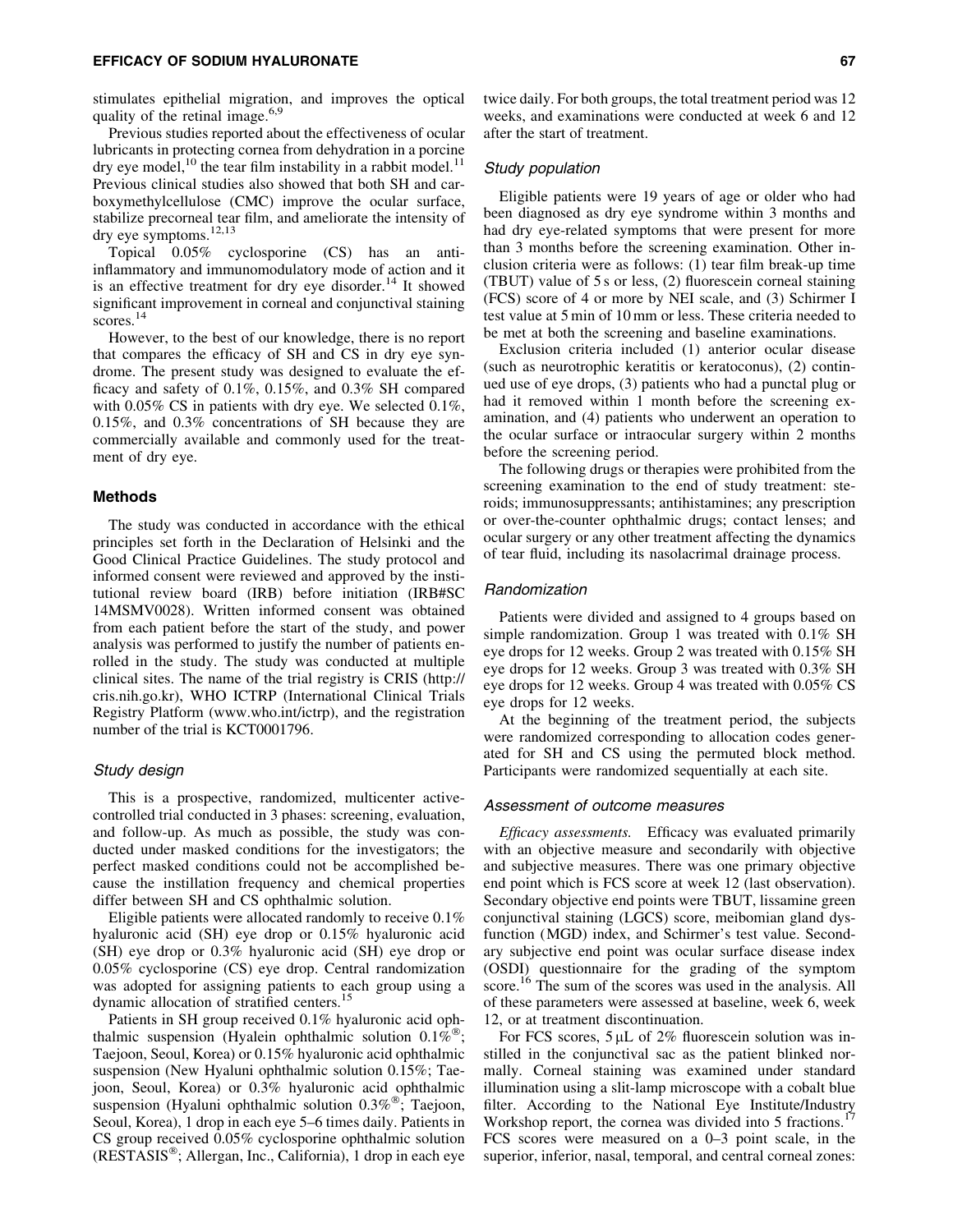0 (no staining), 1 (mild superficial stippling), 2 (moderate punctate staining, including superficial abrasion of the cornea), and 3 (severe abrasion or corneal erosion, deep corneal abrasion or recurrent erosion). The total score was then calculated.

For LGCS scores,  $20 \mu L$  of 1% lissamine green solution was instilled in the conjunctival sac, and the conjunctiva was divided into 6 fractions.<sup>17</sup> Conjunctival staining was evaluated under low illumination by slit-lamp microscopy and was scored from 0 through 3 for each fraction, then summed to calculate the total score.

For TBUT,  $5 \mu L$  of 2% fluorescein solution was instilled in the conjunctival sac, and TBUT was then evaluated by slit-lamp microscopy. The elapsed time from a normal blink to the first appearance of a dry spot in the tear film was measured thrice.

Schirmer test was performed without anesthesia to measure tear volume as follows. A Schirmer test strip was placed on the lower eyelid between palpebral conjunctiva and bulbar conjunctiva without touching the cornea. The tear volume then was measured for 5 min. The length in millimeters of tear fluid absorbed on the strip measured from the edge of the strip was recorded as tear volume.

The expressibility of the meibum was scored by the application of the digital pressure to the upper tarsus, and the degree of ease with which the meibum was induced was evaluated semiquantitatively as follows: 0, clear meibum easily expressed; 1, cloudy meibum expressed with mild pressure; 2, cloudy meibum expressed with more than moderate pressure; and 3, meibum not expressed, even with the hard pressure.<sup>18</sup>

The quality of the meibum was scored by the digital pressure over 8 meibomian glands of the lower lids. The meibum secretion was graded as follows: 0, clear; 1, cloudy; 2, cloudy with granular debris; and 3, thick like toothpaste.

*Safety assessments.* The safety variable was the occurrence of adverse events (AEs), determined at various visits by means of physical signs and symptoms, external eye examination, slit-lamp microscopy, visual acuity, intraocular pressure, and funduscopy.

# Statistical analysis

All patients who were enrolled in the study were included in the efficacy and safety analyses. Considering the multiplicity of the test, closed testing procedures were used to verify noninferiority by FCS score. Noninferiority of SH to CS was determined if the 95% confidence interval (CI) for the intergroup difference was calculated, and if the upper limit did not exceed the 0.34 inferiority margin. In addition, intergroup comparison between SH and CS groups at week 12 was done using the *t-*test. Furthermore, an analysis of change from baseline of FCS and LGCS score at each visit and secondary end points was performed using the *t-*test or Wilcoxon signed-rank test.

The incidence rates of AEs and adverse drug reactions observed after starting the treatment period were tabulated for each group, and intergroup homogeneity was analyzed using Fisher's exact test. The significance level for tests related to safety and efficacy was 5% for both sides, with CI of 95% on both sides. SAS software V.9.2 (SAS Institute, Cary, NC) was used for statistical analysis.

# Results

#### Participant characteristics

A total of 176 patients were allocated randomly to receive 1 of the 4 treatments: 43 patients entered the 0.1% SH group, 41 patients entered the 0.15% SH group, 47 patients entered the 0.3% SH group, and 45 patients entered the 0.05% CS group. Demographics and other baseline characteristics are shown in Table 1. Of the total 176 participants, 147 were female (83.52%), and the mean age  $\pm$ standard deviation (SD) was  $45.06 \pm 14.83$  years.

#### Efficacy evaluation

*Primary end point.* There was a statistically significant improvement in FCS score in all groups at week 6 and 12, although no significant intergroup difference was shown. The mean change from baseline to week 12 in FCS score was  $-3.77 \pm 1.97$  for the 0.1% SH group,  $-4.22 \pm 2.73$  for the

|                                            | $0.1\%$ SH        | $0.15\%$ SH       | $0.3\%$ SH        | $0.05\% \text{ CS}$ | P      |
|--------------------------------------------|-------------------|-------------------|-------------------|---------------------|--------|
| Gender                                     |                   |                   |                   |                     |        |
| Male                                       | b                 |                   |                   |                     | 0.4063 |
| Female                                     | 37                | 36                | 40                | 34                  |        |
| Age                                        | $44.14 \pm 13.86$ | $46.20 \pm 13.98$ | $44.77 \pm 16.17$ | $45.22 \pm 15.42$   | 0.8217 |
| Main cause of dry eye                      |                   |                   |                   |                     |        |
| Tear deficient                             |                   |                   |                   |                     |        |
| Primary Sjögren's syndrome                 |                   |                   |                   |                     |        |
| Non-Sjögren's lacrimal disease (aging)     | 12                | 13                | 10                | 16                  | 0.4678 |
| Non-Sjögren's lacrimal disease (menopause) | $\theta$          |                   |                   | 0                   |        |
| Evaporative                                |                   |                   |                   |                     |        |
| Meibomian gland disease                    | 11                | 12                | 13                | 16                  | 0.5371 |
| Lid surfacing/blinking abnormalities       |                   |                   |                   | h                   |        |
| Tear deficient + evaporative               |                   |                   |                   |                     | 0.2273 |

Table 1. Initial Characteristics of Each Group with Dry Eye Syndrome Before Treatment

Data are presented as number and mean value  $\pm$  standard error.

Group 1 (0.1% SH): 0.1% sodium hyaluronate; group 2 (0.15% SH): 0.15% sodium hyaluronate; group 3 (0.3% SH): 0.3% sodium hyaluronate; group 4 (0.05% CS): 0.05% cyclosporine.

CS, cyclosporine; SH, sodium hyaluronate.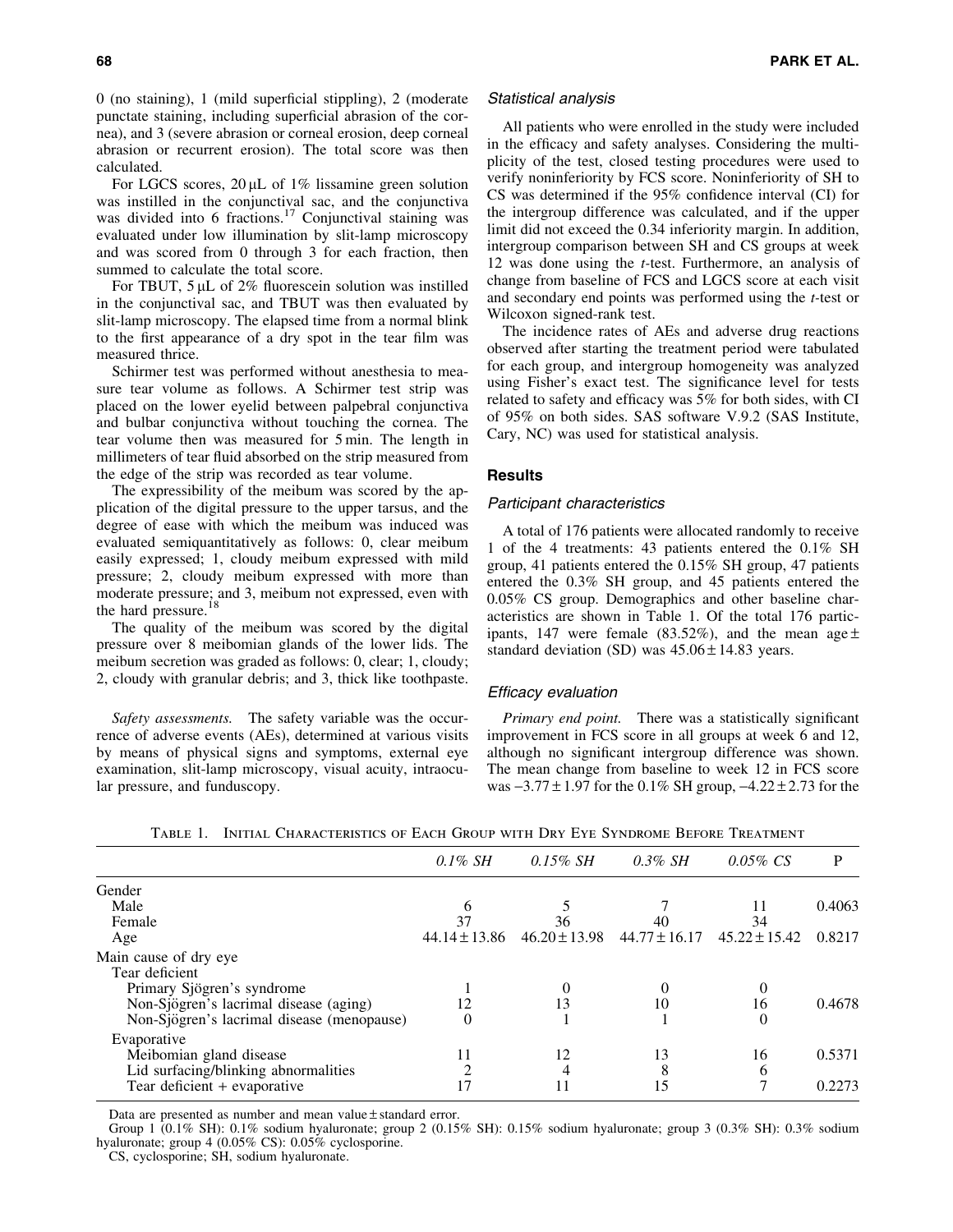# EFFICACY OF SODIUM HYALURONATE 69



FIG. 1. Fluorescein (a) and lissamine green (b) staining score changes from the baseline value. Mean value  $\pm$  standard error. The decrease in fluorescein and lissamine green staining scores in all groups was statistically significant at week 6 and 12  $(P< 0.05)$ .

0.15% SH group,  $-3.52 \pm 2.15$  for the 0.3% SH group, and  $-3.60 \pm 3.04$  for the 0.05% CS group (Fig. 1a). In the primary analysis, the upper limit was lower than the noninferiority margin of 0.34, and the mean change from baseline in FCS scores verified noninferiority of 0.1% SH and 0.15% SH to 0.05% CS. In addition, the 95% CI did not include 0, indicating the significant improvement of 0.1% and 0.15% SH. At week 12, there were more improvements with 0.15% SH in the FCS scores although no significant intergroup difference was shown.

# *Secondary end points*

LGCS score. LGCS scores showed significant improvement compared with baseline in all groups and at all time points. The mean change from baseline to week 12 in LGCS score was  $-2.72 \pm 3.25$  for the 0.1% SH group,  $-3.14 \pm 2.72$  for the 0.15% SH group,  $-2.67 \pm 2.95$  for the 0.3% SH group, and  $-2.51 \pm 2.95$  for the 0.05% CS group (Fig. 1b). At all estimations, there were no significant intergroup differences. However, these scores in the 0.15% SH group showed a tendency for better improvement compared with the other groups at week 12.

TBUT and Schirmer I score. TBUT showed significant improvement compared with baseline in all groups and at all time points. The mean change from baseline to week 12 in TBUT was  $2.18 \pm 2.63$  for the 0.1% SH group,  $2.30 \pm 2.57$ for the  $0.15\%$  SH group,  $2.24 \pm 2.30$  for the  $0.3\%$  SH group, and  $1.90 \pm 2.45$  for the 0.05% CS group ( $P < 0.0001$ ; Fig. 2a). There was no statistically significant difference between groups at week 6 and 12  $(P > 0.05)$ .

The mean change from baseline to week 12 in Schirmer test results was  $1.31 \pm 6.04$  for the 0.1% SH group, 2.54  $\pm$  6.46 for the 0.15% SH group, 0.70  $\pm$  6.39 for the 0.3%

SH group, and  $1.07 \pm 6.57$  for the 0.05% CS group (Fig. 2b). However, scores in the 0.15% SH group showed a significant tendency for better improvement at week 12 compared with the 0.1% SH, 0.3% SH, and 0.05% CS group  $(P<0.05)$ . There was no statistically significant difference in the improvement in Schirmer I score between groups at week 6 and 12  $(P > 0.05)$ .

OSDI score. There was a statistically significant improvement in the mean change from baseline to week 6 and 12 in the OSDI score. The mean change from baseline to week 12 was  $-12.39 \pm 19.21$  for the 0.1% SH group,  $-11.86 \pm 14.48$  for the 0.15% SH group,  $-12.07 \pm 18.49$  for the 0.3% SH group, and  $-17.93 \pm 20.58$  for the 0.05% CS group  $(P < 0.0001$ ; Fig. 3). There was no statistically significant difference in the improvement in OSDI between groups at week 6 and 12  $(P > 0.05)$ .

There was no significant difference in all groups for change from baseline to week 12 in parameters of MGD.

#### Safety evaluation

Treatment-related AEs were observed in 6 patients (13.33%) in the 0.1% SH group, 9 patients (19.57%) in the 0.15% SH group, 6 patients (12.77%) in the 0.3% SH group, and 15 patients  $(31.25\%)$  in the 0.05% CS group. No significant intergroup difference was shown. The most frequently observed AE was ocular pain, which was observed in 2 patients (4.44%) in the 0.1% SH group, 2 patients (4.35%) in the 0.15% SH group, 1 patient (2.13%) in the 0.3% SH group, and in 2 patients (4.17%) in the 0.05% CS group. All eye disorders were mild in severity and resolved either with appropriate treatment or with no treatment. No deaths and no serious AEs were observed in this study.



FIG. 2. TBUT (a) and Schirmer I score (b) change from the baseline. Mean value  $\pm$  standard error. The increase in TBUT (s) in all groups was statistically significant at week 6 and 12 (*P* < 0.05). There was no significant difference in the increase in the TBUT between groups at week 6 and 12. The increase in the Schirmer I score in 0.15% SH was statistically significant at week 12 (*P* < 0.05). SH, sodium hyaluronate; TBUT, tear film break-up time.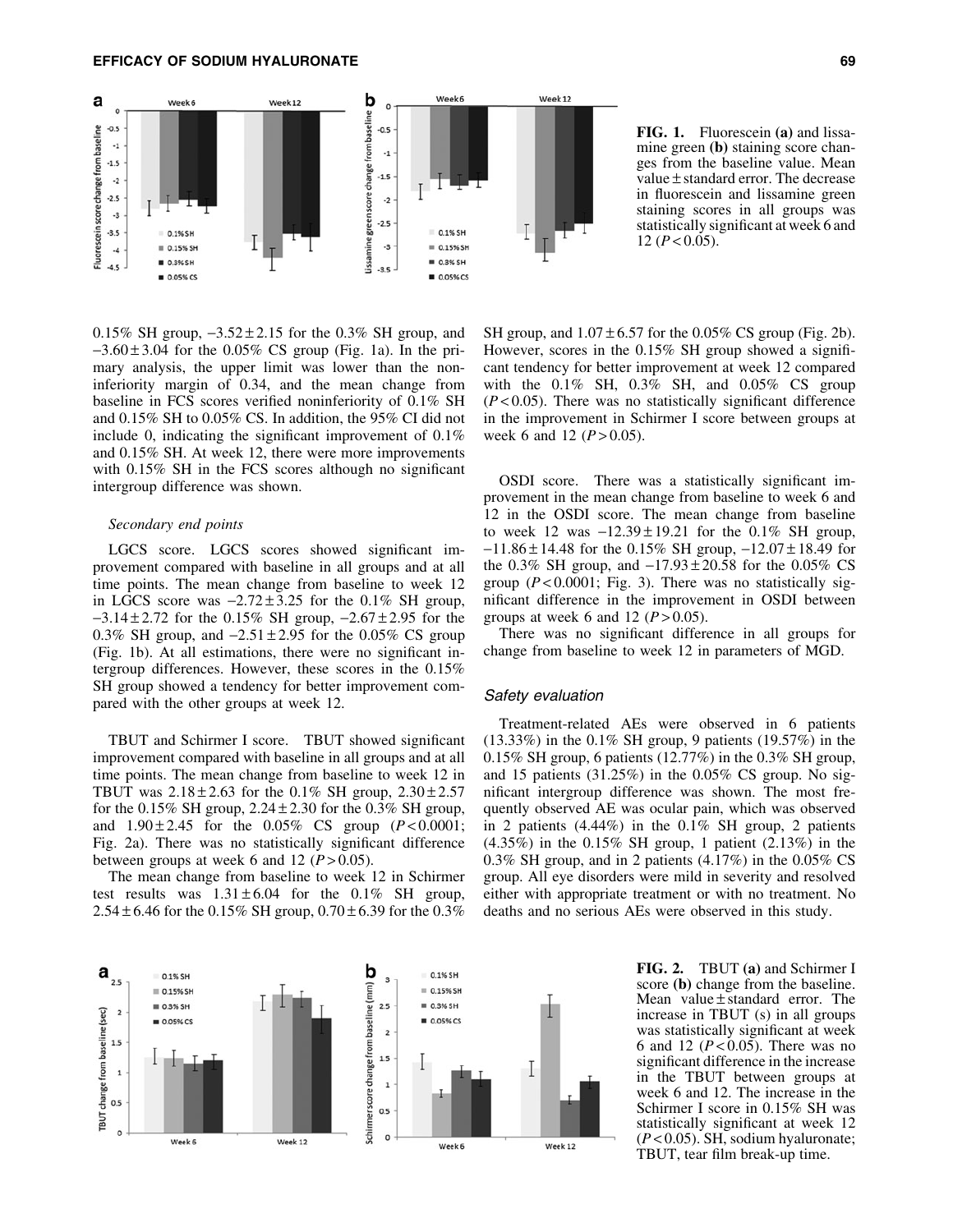

FIG. 3. OSDI score change from the baseline. Mean value  $\pm$  standard error. The decrease in the OSDI score in all groups was statistically significant at week 6 and 12 (*P* < 0.05). OSDI, ocular surface disease index.

# **Discussion**

Patients with dry eye complain of blurriness and glare although they have normal visual acuity.<sup>19</sup> This deterioration in vision may be the consequence of the tear film breakup, causing an irregular tear surface.<sup>20</sup> In addition, tear hyperosmolarity, ocular surface inflammation, and damage to the ocular surface were observed in patients with dry eye.<sup>21</sup>

In this phase 4 trial, SH eye drop demonstrated statistically significant efficacy and improvements as 0.05% CS for the treatment of dry eye. SH eye drop was effective at improving both the objective signs and the subjective symptoms of dry eye. Study data were obtained from a population representative of that seen in normal clinical practice, because dry eye commonly affects women who are middleaged and older.<sup>22,23</sup>

Our study revealed that the effects of 0.1% SH, 0.15% SH, and 0.3% SH versus 0.05% CS were thoroughly comparable during the whole study period. In addition, in within-group analysis, dry eye patients who received 0.15% SH exhibited better improvement versus baseline in FCS score at week 12 although it was not statistically significant. FCS is a measurement of corneal damage reflecting corneal epithelium integrity and LGCS reflecting conjunctival epithelium integrity. Therefore, these improvements at week 6 and 12 showed that 0.1% SH, 0.15% SH, 0.3% SH, and 0.05% CS objectively improved the health of the ocular surface in the primary analysis. Our results are in good agreement with previous clinical data, which reported that SH-containing eye drops stimulate healing of the corneal epithelium. $24$ 

TBUT is considered a surrogate measure of tear-film stability. The improvements in TBUT with use of SH suggest improved integrity of the tear film, which can prevent evaporation, hyperosmolarity, and progression of dry eye disease due to its rheological, mucomimetic, and waterretention properties.<sup>25</sup>

In addition to its benefits on objective measures, 0.1% SH, 0.15% SH, and 0.3% SH were as effective as 0.05% CS on subjective outcomes, showing improvement in symptoms. The subjective improvements in dry eye symptoms observed in this study were supported by improvements in clinical outcome measures. Evaluating the treatment success in dry eye syndrome is a major challenge because of the weak correlation between signs and symptoms in dry eye syndrome, and the high variability of objective signs such as Schirmer test.<sup>26</sup> Therefore, the assessment of efficacy using subjective symptoms, as well as objective signs, is particularly important in patients with dry eye.

However, OSDI scores in the 0.05% CS group showed a tendency for better improvement compared with the other groups although the intergroup difference was not significant. This finding could be partly explained by the higher degrees of dry eye symptoms in the CS group at the beginning of the study although it was not statistically significant. Schirmer test values in the 0.15% SH group showed a significant tendency for better improvement at week 12 compared with those of the 0.1% SH, 0.3% SH, and 0.05% CS group  $(P<0.05)$ . This is most likely to be attributed to unique anti-inflammatory properties of SH indirectly leading to tear secretion.

Previous study found that SH and CMC had significantly higher ocular surface retention times than physiological saline solution, and of these, 0.3% SH had the highest ability to protect the corneal epithelial cells from desiccation, which was concentration dependent.<sup>27</sup> However, in this study, the efficacy of SH eye drops did not reveal concentration dependent results. The difference between our results and previous study may come from dissimilarities in type and dry eye severity. The participants in this study had a combined aqueous tear-deficient and evaporative dry eye with the severity of moderate to severe grading according to DEWS classification.<sup>2</sup> Therefore, a single dose of SH did not seem to be significantly effective in moderate to severe dry eye patients. If our study enrolled patients with mild dry eye, concentration dependent results may have been shown. In addition, only 0.05% CS without any kinds of artificial tears is insufficient to allow epithelial healing and reduce dry eye symptoms in moderate to severe dry eye disease and is, therefore, unlikely to cause noticeable alterations after treatment. Artificial tears are typically recommended to use together with antiinflammatory or immunomodulatory ophthalmic solutions as primary treatment options for moderate dry eye and in combination with other therapies for severe dry eye in clinical practice.<sup>28</sup>

0.1% SH, 0.15% SH, 0.3% SH, and 0.05% CS were well tolerated. All AEs were resolved by the end of the study period. Some of the AEs were not distinguishable from exacerbations or fluctuations of dry eye symptoms clearly. No serious events occurred and no safety issues were raised.

This study has some limitations. First, the duration was short. It may be insufficient to compare the impact of the SH and cyclosporine treatment on long-term dry eye disease since CS eye drop is believed to effect subconjunctival inflammation by preventing the recruitment of T cells, which may take 3–6 months. However previous study has shown that although CS eye drop improves objective and subjective measures of the dry eye, it may take up to 4–8 weeks to show its maximum effect. $29$  Therefore even though this study is limited in duration, it still justifies the results. A larger and longer study is warranted to more thoroughly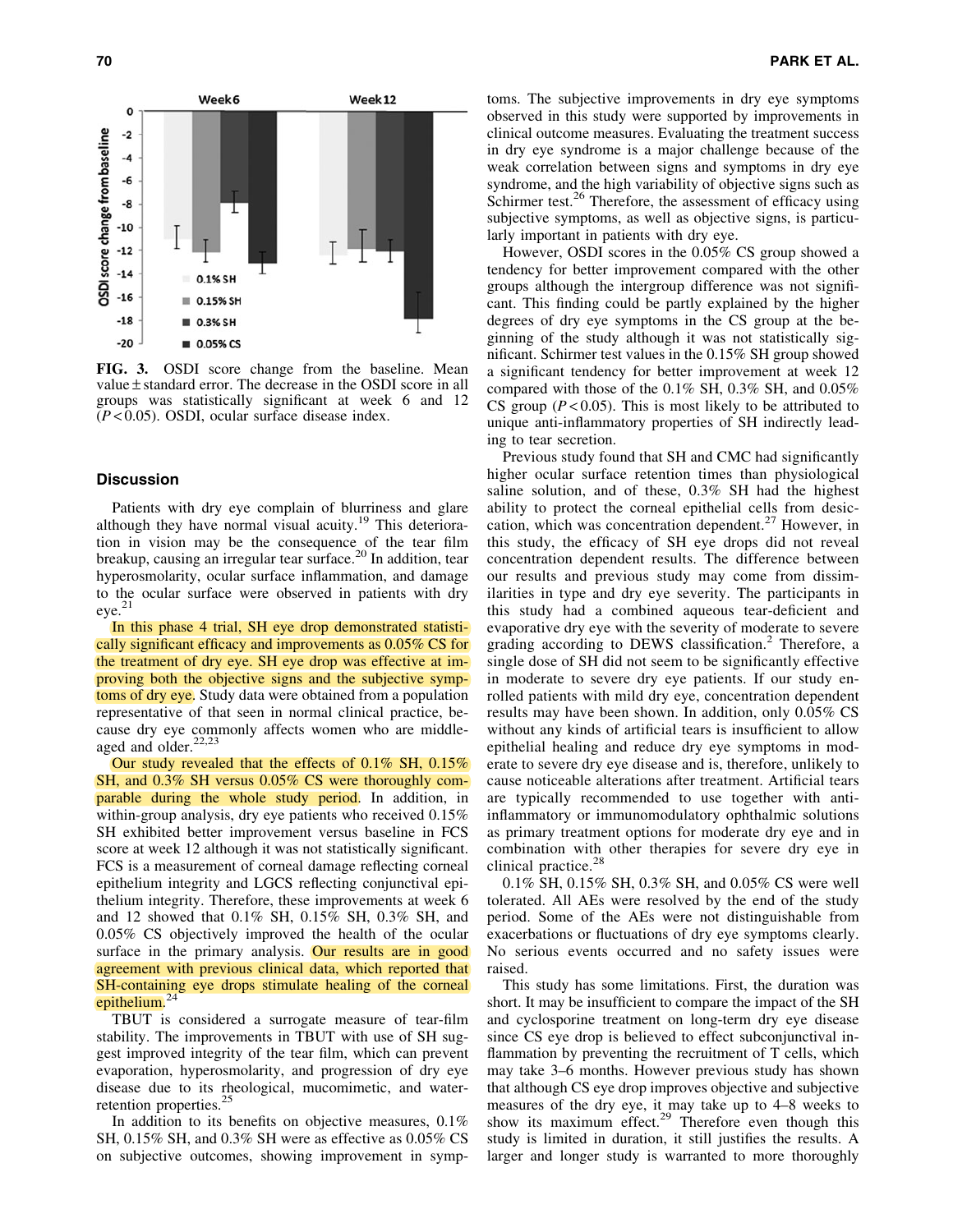# EFFICACY OF SODIUM HYALURONATE 71

address important clinical issues, including the effects of SH and CS eye drops on controlling ocular surface inflammation, reducing tear hyperosmolarity, and repairing corneal epithelium. Second, the difference of instillation frequency between SH and CS may influence the outcomes. Third, the lack of a placebo for the SH and CS ophthalmic solution could be the weakness in this study. Further studies will be required to investigate whether the improvements reported with SH are maintained in the longer term.

# **Conclusions**

In conclusion, this is the first study to evaluate the efficacy and safety of the 0.1% SH, 0.15% SH, and 0.3% SH compared with 0.05% CS in patients with dry eye. Our study showed that a 12-week, 4–6 times daily treatment with  $0.1\%$  SH,  $0.15\%$  SH, and  $0.3\%$  SH was as effective as 0.05% CS in improving the objective signs and subjective symptoms of dry eye. These results suggest that it may lead to improved treatment of corneal and conjunctival epithelial damage and improvement in symptoms in patients with dry eye. Such efficacy, in addition to the well-tolerated profile of 0.1% SH, 0.15% SH, and 0.3% SH, makes them potentially useful treatment options for dry eye in clinical practice.

# Acknowledgment

This study was supported by an unrestricted educational grant from Taejoon Pharm (Seoul, Korea). The sponsor or funding organization had no role in the design or conduct of this research.

# Author Disclosure Statement

No competing financial interests exist.

#### References

- 1. Johnson, M.E., and Murphy, P.J. Changes in the tear film and ocular surface from dry eye syndrome*. Prog. Retin. Eye Res.* 23:449–474, 2004.
- 2. International Dry Eye WorkShop Study Group. The definition and classification of dry eye disease: report of the Definition and Classification Subcommittee of the International Dry Eye WorkShop. *Ocul. Surf.* 5:75–92, 2007.
- 3. Yeh, S., Song, X.J., Farley, W., et al. Apoptosis of ocular surface cells in experimentally induced dry eye. *Invest. Ophthalmol. Vis. Sci.* 44:124–129, 2003.
- 4. Management and therapy of dry eye disease: report of the management and therapy Subcommittee of the International Dry Eye Work Shop. *Ocul. Surf.* 5:163–178, 2007.
- 5. Babić, G.S., Zlatanović, G., Jocić, J.D., et al. Therapeutical approach to dry eye syndrome. *Med. Pregl.* 63:793–800, 2010.
- 6. Johnson, M.E., Murphy, P.J., and Boulton, M. Effectiveness of sodium hyaluronate eye drops in the treatment of dry eye. *Graefes Arch. Clin. Exp. Ophthalmol.* 244:109– 112, 2006.
- 7. Nakamura, M., Hikida, M., Nakano, T., et al. Characterization of water retentive properties of hyaluronan. *Cornea.* 12:433–436, 1993.
- 8. Nakamura, M., Mishima, H., Nishida, T., et al. Binding of hyaluronan to plasma fibronectin increases the attachment

of corneal epithelial cells to a fibronectin matrix. *J. Cell Physiol.* 159:415–422, 1994.

- 9. Montés-Micó R, Cerviño A, Ferrer-Blasco, T., García-Lázaro, S., and Orti-Navarro, S. Optical quality after instillation of eye drops in dry eye syndrome. *J. Cataract Refract. Surg.* 36:935–940, 2010.
- 10. Choy, E.P., Cho, P., Benzie, I.F., and Choy, C.K. Investigation of corneal effect of different types of artificial tears in a simulated dry eye condition using a novel porcine dry eye model (pDEM). *Cornea.* 25:1200–1204, 2006.
- 11. Nakamura, S., Okada, S., Umeda, Y., and Saito, F. Development of a rabbit model of tear film instability and evaluation of viscosity of artificial tear preparations. *Cornea.* 23:390–397, 2004.
- 12. Aragona, P., Papa, V., Micali, A., et al. Long term treatment with sodium hyaluronate-containing artificial tears reduces ocular surface damage in patients with dry eye. *Br. J. Ophthalmol.* 86:181–184, 2002.
- 13. Grene, R.B., Lankston, P., Mordaunt, J., et al. Unpreserved carboxymethylcellulose artificial tears evaluated in patients with keratoconjunctivitis sicca. *Cornea.* 11:294– 301, 1992.
- 14. Sall, K., Stevenson, O.D., Mundorf, T.K., and Reis, B.L. Two multicenter, randomized studies of the efficacy and safety of cyclosporine ophthalmic emulsion in moderate to severe dry eye disease. CsA Phase 3 Study Group. *Ophthalmology.* 107:631–639, 2000.
- 15. Pocock, S.J., and Simon, R. Sequential treatment assignment with balancing for prognostic factors in the controlled clinical trial. *Biometrics.* 31:103–115, 1975.
- 16. Schiffman, R.M., Christianson, M.D., Jacobsen, G., et al. Reliability and validity of the Ocular Surface Disease Index. *Arch. Ophthalmol.* 118:615–621, 2000.
- 17. Lemp, M.A. Report of the National Eye Institute/Industry workshop on clinical trials in dry eyes. *CLAO J.* 21:221– 232, 1995.
- 18. Shimazaki, J., Sakata, M., and Tsubota, K. Ocular surface changes and discomfort in patients with meibomian gland dysfunction. *Arch. Ophthalmol*. 113:1266–1270, 1995.
- 19. Ridder WH III, Tomlinson, A., Huang, J.F., and Li, J. Impaired visual performance in patients with dry eye. *Ocul. Surf.* 9:42–55, 2011.
- 20. Liu, H., Thibos, L., Begley, C.G., and Bradley, A. Measurement of the time course of optical quality and visual deterioration during tear break-up. *Invest. Ophthalmol. Vis. Sci.* 51:3318–3326, 2010.
- 21. Ingram, P.R., Pitt, A.R., Wilson, C.G., Olejnik, O., and Spickett, C.M. A comparison of the effects of ocular preservatives on mammalian and microbial ATP and glutathione levels. *Free Radic. Res.* 38:739–750, 2004.
- 22. Schaumberg, D.A., Dana, R., Buring, J.E., and Sullivan, D.A. Prevalence of dry eye disease among US men: estimates from the Physicians' Health Studies. *Arch. Ophthalmol.* 27:763–768, 2009.
- 23. The epidemiology of dry eye disease: report of the Epidemiology Subcommittee of the International Dry Eye WorkShop. *Ocul. Surf.* 5:93–107, 2007.
- 24. Shimmura, S., Ono, M., Shinozaki, K., et al. Sodium hyaluronate eyedrops in the treatment of dry eyes*. Br. J. Ophthalmol.* 79:1007–1011, 1995.
- 25. Prabhasawat, P., Tesavibul, N., and Kasetsuwan, N. Performance profile of sodium hyaluronate in patients with lipid tear deficiency: randomised, double-blind, controlled, exploratory study. *Br. J. Ophthalmol.* 91:47– 50, 2007.